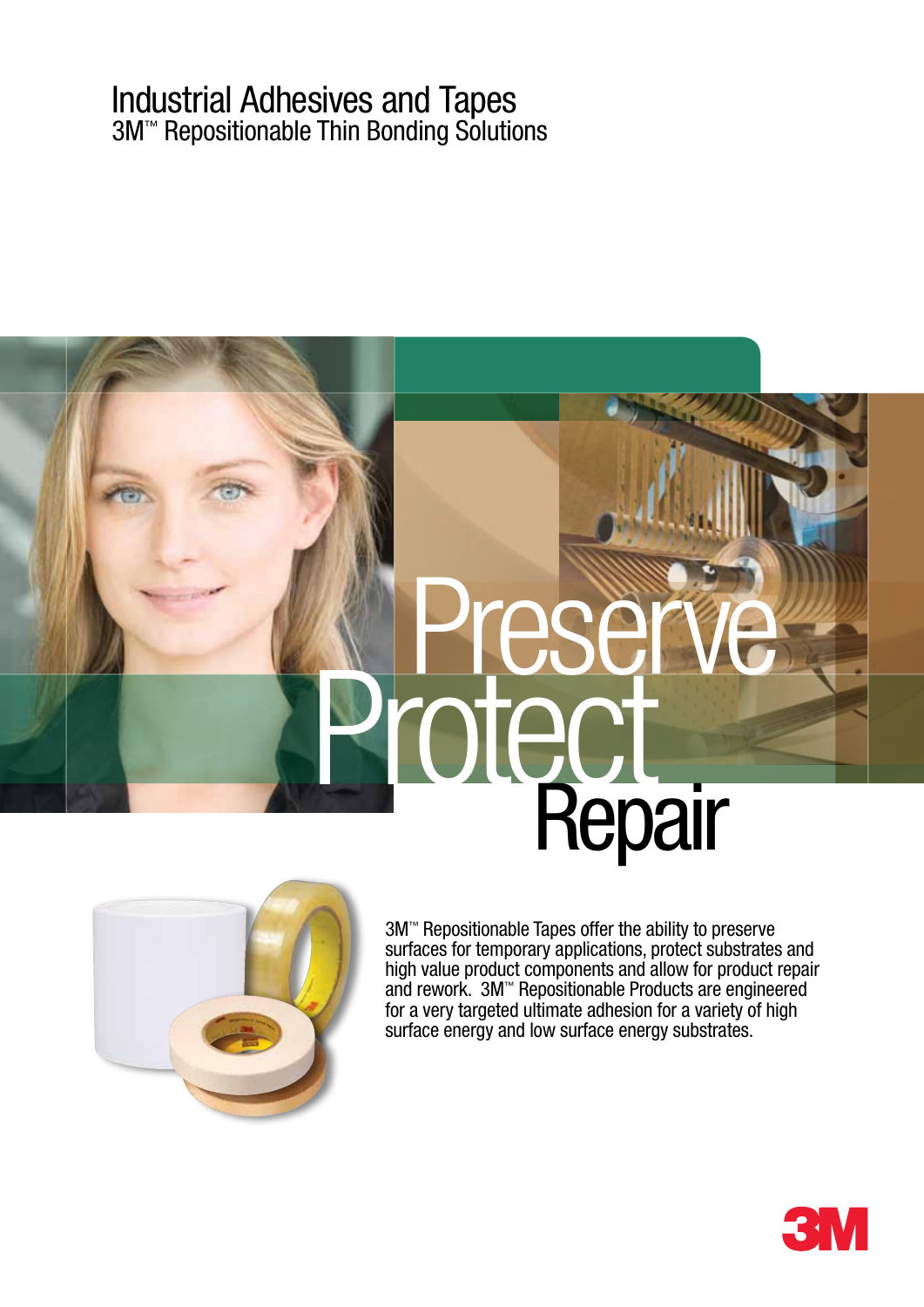# **3M™ Repositionable Tapes**

## Adhesive Profiles:

3M™ Acrylic Adhesive 400 offers good performance and peel strength even in low temperatures. Adhesive 400 performs well on many substrates and particularly good adhesion to many uncoated papers.

4203M™ Acrylic Adhesive 420 offers high tack for initial adhesion and good shock resistance; even in low temperatures. Adhesive 420 will adhere to substrates temperatures as low as 0°C. resistance; even in low temperatures. Adhesive 420 will adhere to substrates in temperatures as low as 0°C.

1000 3M™ Acrylic Adhesive 1000 offers a low tack adhesion to intended substrates and is repositionable after initial application. Adhesive 1000 is removable from many films, rolls and papers without delamination from many repositionable after initial application. Adhesive 1000 is removable from many films, rolls and papers without delamination from many paper stocks.

10503M™ Acrylic Adhesive 1050 is a medium tack adhesive and offers a stronger adhesion to intended substrates than Adhesive 1000. Adhesive 1050 is repositionable and allow for rework and clean removal with no adhesive res to intended substrates than Adhesive 1000. Adhesive 1050 is repositionable and allows for rework and clean removal with no adhesive residue on many substrates.

10703M™ Acrylic Adhesive 1070 is a medium tack adhesive with higher adhesion to intended substrates than that of Adhesive 1000 or Adhesive 1050 and is engine to achieve an ultimate bond strength that still allows for repo intended substrates than that of Adhesive 1000 or Adhesive 1050 and is engineered to achieve an ultimate bond strength that still allows for repositionability.

# **3M<sup>™</sup> Repositionable Product Comparison**

| <b>Product</b>                                        | 665                            | 666                                 | 776                                                          | 776FL                                 |
|-------------------------------------------------------|--------------------------------|-------------------------------------|--------------------------------------------------------------|---------------------------------------|
| <b>Tape Caliper</b>                                   | 3.4mil [.089mm]                | 3.4mil [.089mm]                     | 3mil [.076mm]                                                | 3mil [.076mm]                         |
| <b>Liner Material</b>                                 | None                           | White Polyethylene<br>3mil [.076mm] | 42# White Densified Kraft [DK] Paper<br>$2.5$ mil $[.06$ mm] | White Polyester [PET]<br>2mil [.05mm] |
| <b>Liner Print</b>                                    | None                           | None                                | Remove To Expose Adhesive                                    | None                                  |
| <b>Faceside Adhesive</b>                              | 400 Acrylic                    | 1070 Acrylic                        | 400 Acrylic                                                  | 400 Acrylic                           |
| <b>Faceside Adhesion</b>                              | 25oz/in [688g/25mm]            | 23oz/in [638g/25mm]                 | 25oz/in [688g/25mm]                                          | 25oz/in [688g/25mm]                   |
| <b>Carrier Type</b>                                   | 1.4mil [.036mm]<br><b>UPVC</b> | 1.4mil [.036mm]<br><b>UPVC</b>      | 1mil [.025mm]<br>PET                                         | 1mil [.025mm]<br>PET                  |
| <b>Backside Adhesive</b>                              | 1070 Acrylic                   | 400 Acrylic                         | 1070 Acrylic                                                 | 1070 Acrylic                          |
| <b>Backside Adhesion</b>                              | 23oz/in [638g/25mm]            | 25oz/in [688g/25mm]                 | 20oz/in [561g/25mm]                                          | 20oz/in [561g/25mm]                   |
| <b>High Temperature Resistance</b>                    | 125°F [52°C]                   | 125°F [52°C]                        | 125°F [52°C]                                                 | 125°F [52°C]                          |
| <b>Relative Solvent Resistance</b>                    | Good                           | Good                                | Good                                                         | Good                                  |
| <b>Relative U.V. Resistance</b>                       | Excellent                      | Excellent                           | Excellent                                                    | Excellent                             |
| <b>Clean Room Ready</b><br>[film liner, plastic core] | $\rm No$                       | No                                  | No                                                           | Yes                                   |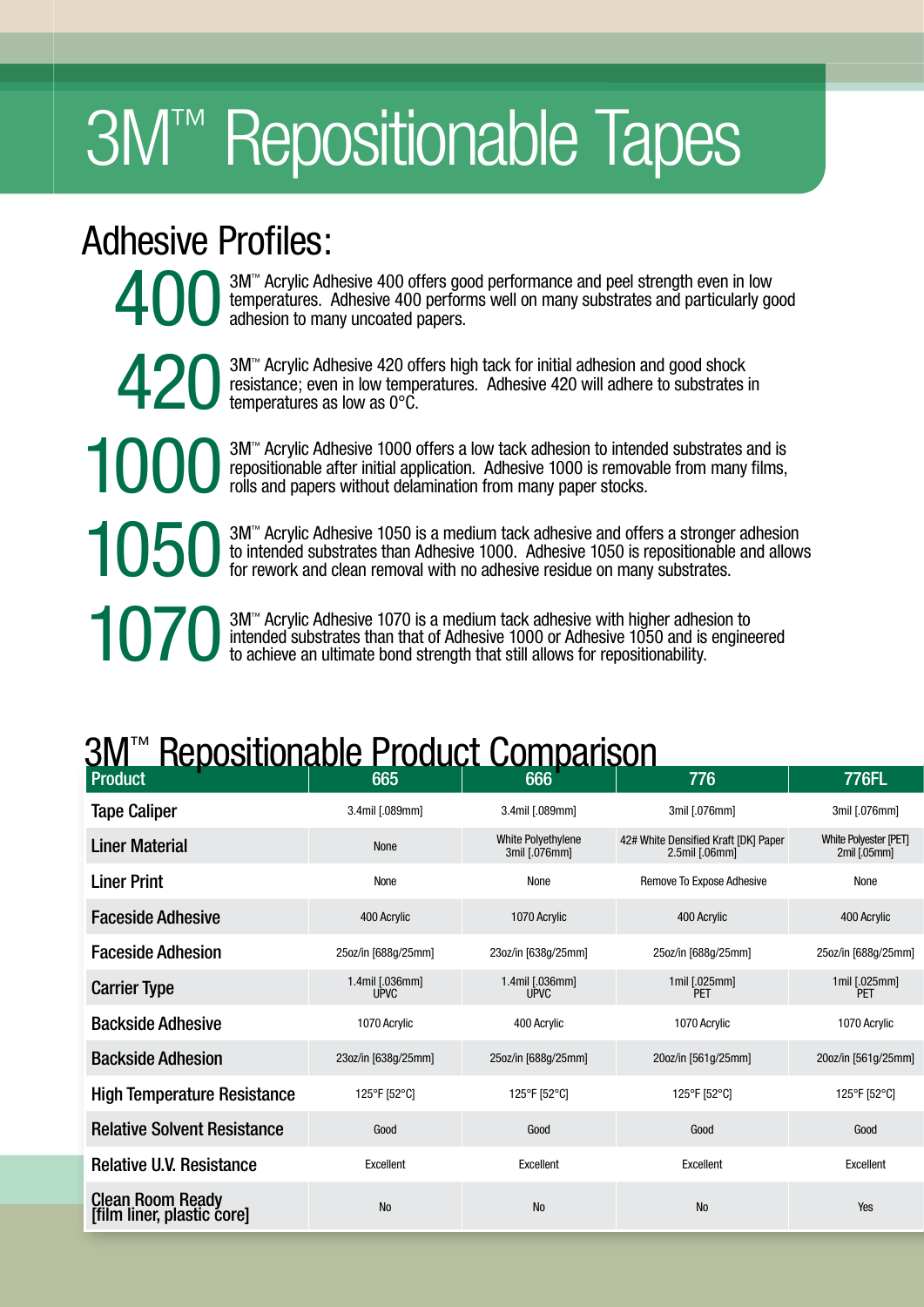

#### Q: Why use a repositionable thin bonding pressure sensitive tape?

The rest of the ability to preserve surfaces for temporary applications, protect substrates and high value<br>product components, and allow for product repair and rework. 3M<sup>\*\*</sup> Repositionable products are made of specialty a that are chemically engineered to build a very targeted bond with substrates.

#### l: What is the difference between Repositionable and Removable tapes?

A: Removable tapes are not always Repositionable- Repositionable tapes are a subset of the "Removable tapes" category of products. The products highlighted in this brochure are Repositionable because of engineered adhesive technology.

#### $\mathbf Q$ : Why does 3M<sup> $\cdot\cdot$ </sup> make primarily differential double coated tapes in their Repositionable product portfolio?

A: 3M offers a variety of Repositionable tapes for a variety of applications across market segments. For applications that require repositionability, the tape should build a permanent bond with one substrate, and the backside [exposed side of adhesive when the roll is unwound] should build only a partial bond with the secondary substrate.

As substrates and ingredient products become more and more valuable to manufacturers, it may be appealing to use a product that builds only a partial bond with BOTH substrates. For this growing need, we have developed 3M™ Repositionable Tapes 776 & 776FL [classified as medium-tack/medium-tack solutions].

#### Q: Are Repositionable tapes reusable after they have been removed? How long can Repositionable tapes be left on intended substrates and still maintain removability?

A: Typically, 3M™ Repositionable tapes can be used again after removal, but products do loose some adhesion in second use. We use the word "Repositionable" to describe these products- rather than "Removable" because of the chemistry of the adhesive and the calculated bond that builds with intended substrates. The removability of 3M™ Repositionable products depends on the substrates being bonded and the environmental condition of the application.

#### . Are Repositionable products clean removable?

A: 3M™ Repositionable Products 9425 & 9425HT offer clean removal, while other 3M™ Repositionable products may leave behind some adhesive residue. 3M™ Repositionable Tape 9415PC is a favorite in postering applications because although it is not clean removable, it has appropriate adhesion for the application.

| 9415PC               | 9416                                                                                                                                                                                               | 9425                    | 9425HT                                                                                             | 9449S                           |
|----------------------|----------------------------------------------------------------------------------------------------------------------------------------------------------------------------------------------------|-------------------------|----------------------------------------------------------------------------------------------------|---------------------------------|
| 2mil [.05mm]         | 2mil [.05mm]                                                                                                                                                                                       | 5.8mil [.147mm]         | 5.4mil [.137mm]                                                                                    | $0.4$ mil $[.01$ mm $]$         |
|                      | 70# White Polycoated Kraft [PCK] Paper   58# Tan Polycoated Kraft [PCK] Paper   58# Tan Polycoated Kraft [PCK] Paper<br>5.6mil [.14mm] 5.6mil [.14mm] 5.6mil [.14mm] 5.6mil [.14mm] 5.6mil [.14mm] |                         | 58# Tan Polycoated Kraft [PCK] Paper 55# Densified Kraft [DK] Paper 5.4mil [.137mm] 3.0mil [.07mm] |                                 |
| None                 | None                                                                                                                                                                                               | None                    | None                                                                                               | None                            |
| 400 Acrylic          | 400 Acrylic                                                                                                                                                                                        | 420 Acrylic             | 420 Acrylic                                                                                        | 1000 Acrylic                    |
| 50oz/in [1377g/25mm] | 50oz/in [1377g/25mm]                                                                                                                                                                               | 45oz/in [1147g/25mm]    | 45oz/in [1147g/25mm]                                                                               | 5oz/in [128g/25mm]              |
| 1mil [.025mm]<br>PET | Tissue                                                                                                                                                                                             | 1.4mil [.036mm]<br>UPVC | 1mil [.025mm]<br>Clear PET                                                                         | None                            |
| 1000 Acrylic         | 1000 Acrylic                                                                                                                                                                                       | 1050 Acrylic            | 1050 Acrylic                                                                                       | $\overline{\phantom{m}}$        |
| 3oz/in [77g/25mm]    | 3oz/in [77g/25mm]                                                                                                                                                                                  | 12oz/in [306g/25mm]     | 12oz/in [306g/25mm]                                                                                | $\hspace{0.1mm}-\hspace{0.1mm}$ |
| 158°F [70°C]         | 158°F [70°C]                                                                                                                                                                                       | 125°F [52°C]            | 250°F [121°C]                                                                                      | 158°F [70°C]                    |
| Fair                 | Fair                                                                                                                                                                                               | Good                    | Good                                                                                               | Fair                            |
| Good                 | Good                                                                                                                                                                                               | Excellent               | Excellent                                                                                          | Good                            |
| No                   | No                                                                                                                                                                                                 | No                      | ${\sf No}$                                                                                         | ${\sf No}$                      |
|                      |                                                                                                                                                                                                    |                         |                                                                                                    |                                 |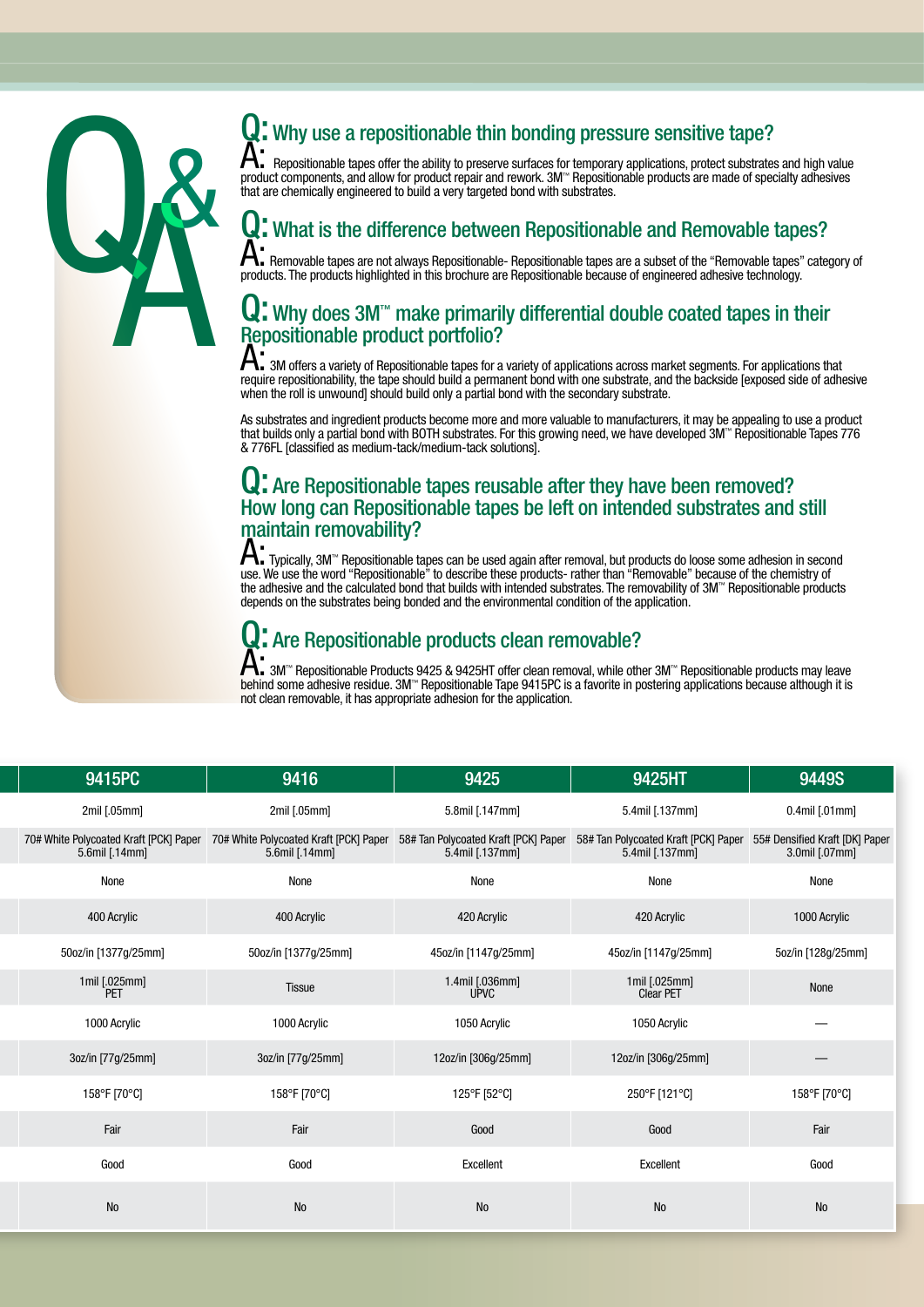

#### 3M™ Double Coated Tapes 9415PC [PET] • 9416 [Tissue] High tack/Low tack Differential Adhesion Product Selection:

#### Faceside Adhesive 400

#### Backside Adhesive 1000

3M™ Repositionable Tapes 9415PC and 9416 are double coated tapes that are ideal for applications where one part needs to be repositioned or removed.



#### 3M™ Double Coated Tapes 9425HT [PET] • 9425 [UPVC]

3M™ Double Coated Tapes 665 [UPVC] • 666 [UPVC]

Faceside Adhesive 400 • 1070 Backside Adhesive 1070 • 400

Medium tack/Medium tack Differential Adhesion

High tack/Low tack Differential Adhesion Faceside Adhesive 420

#### Backside Adhesive 1050

3M™ Repositionable Tapes 9425HT and 9425 are double coated tapes that are ideal for applications where one part needs to be repositioned or removed.

3M™ Repositionable Tapes 665 and 666 are double coated tapes that are ideal for applications where one or both parts need to be repositioned





#### 3M™ Double Coated Tapes 776 [PET] • 776FL [PET] Medium tack/Medium tack Differential Adhesion Faceside Adhesive 400

Backside Adhesive 1070

or removed.

3M™ Repositionable Tapes 776 and 776FL are double coated tapes that are ideal for applications where one or both parts need to be repositioned or removed.

#### 3M™ Adhesive Transfer Tape **9449S [ATT]**

### Low tack Adhesion

#### Adhesive 1000

3M™ Repositionable Tape 9449S is an adhesive transfer tape that is ideal for applications where one part needs to be repositioned or removed.

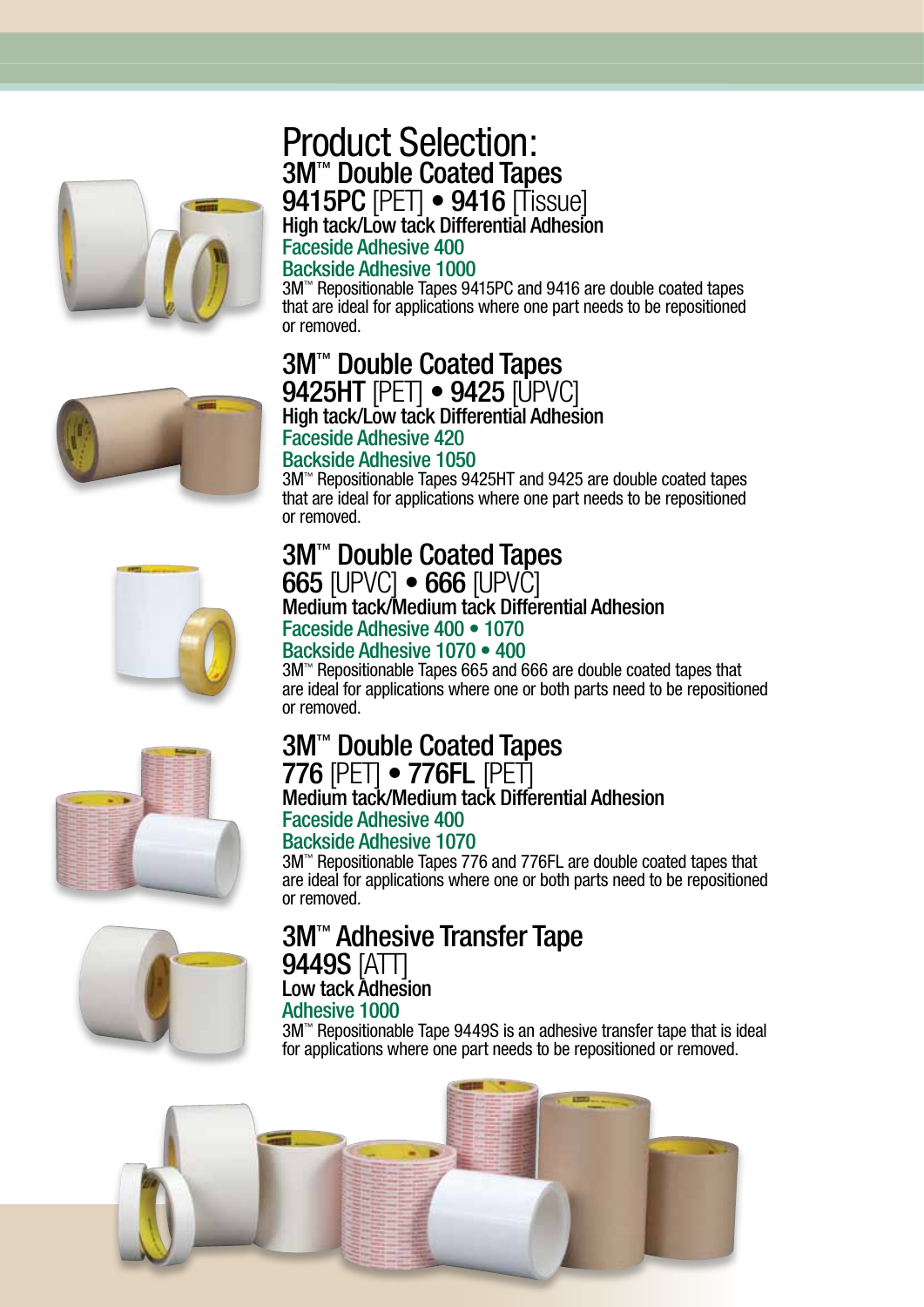# **Product Selection [construction details]**

| <b>Product Number</b> | Product<br>Construction | <b>Primary Liner</b>                  | Adhesive I Type<br>[Backside]  | Carrier                                         | ÷<br><b>Adhesive II Type</b><br>[Faceside] | <b>Total Tape</b><br>Caliper<br>[not including]<br>liner] | <b>Master</b><br><b>Roll Width</b> |
|-----------------------|-------------------------|---------------------------------------|--------------------------------|-------------------------------------------------|--------------------------------------------|-----------------------------------------------------------|------------------------------------|
| 9449S                 | <b>ATT</b>              | 55# DK Paper<br>3.2mil [.08mm]        |                                |                                                 | 1000<br>.4mil [.01mm]                      | .4mil [.01mm]                                             | 48 inches*                         |
| 665                   | DCT-UPVC                |                                       | 1070<br>$1$ mil $[.025$ mm $]$ | Clear UPVC Film<br>1.4mil [.036mm]              | 400<br>1mil [.025mm]                       | 3.4mil [.089mm]                                           | 46 inches*                         |
| 666                   | DCT-UPVC                | White Polyethylene<br>3mil [.076mm]   | 400<br>1mil [.025mm]           | Clear UPVC Film<br>1.4mil [.036mm]              | 1070<br>1mil [.025mm]                      | 3.4mil [.089mm]                                           | 46 inches*                         |
| 9415PC                | <b>DCT-PET</b>          | 70# White PCK Paper<br>5.6mil [.14mm] | 1000<br>.2mil [.0051mm]        | <b>Clear PET Film</b><br>1mil [.025mm]          | 400<br>.8mil [.02mm]                       | 2mil [.05 mm]                                             | 48 inches*                         |
| 9416                  | <b>DCT-Tissue</b>       | 70# White PCK Paper<br>5.6mil [.14mm] | 1000<br>.28mil [.007mm]        | Tissue                                          | 400<br>.8mil [.02mm]                       | 2mil [.05 mm]                                             | 47 inches*                         |
| 776                   | <b>DCT-PET</b>          | 42# White DK Paper<br>2.5mil [.06mm]  | 1070<br>1mil [.025mm]          | <b>Clear PET Film</b><br>$1$ mil $[.025$ mm $]$ | 400<br>1mil [.025mm]                       | 3mil [.076 mm]                                            | 48 inches*                         |
| 776FL                 | <b>DCT-PET</b>          | White Polyester [PET]<br>2mil [.05mm] | 1070<br>$1$ mil [.025mm]       | Clear PET Film<br>1mil [.025mm]                 | 400<br>1mil [.025mm]                       | 3mil [.076 mm]                                            | 48 inches*                         |
| 9425                  | DCT-UPVC                | 58# Tan PCK Paper<br>5.4mil [.137mm]  | 1050<br>2.3mil [.058mm]        | Clear UPVC Film<br>1.4mil [.036mm]              | 420<br>2.3mil [.058mm]                     | 5.8mil [.147mm]                                           | 48 inches*                         |
| 9425HT                | <b>DCT-PET</b>          | 58# Tan PCK Paper<br>5.4mil [.137mm]  | 1050<br>2.3mil [.058mm]        | Clear PET Film<br>1mil [.025mm]                 | 420<br>2.3mil [.058mm]                     | 5.4mil [.137mm]                                           | 48 inches*                         |

The caliper listed is based on a calculation from manufacturing controlled adhesive coat weights using a density of 1.110g/cc.<br>\*Remember that our products are always available in metric dimensions as well.

# Application Ideas

- Reclosable bags or envelopes
- Core starting and end tabbing of papers, foils and films
- Removable stickers and labels
- Point of purchase displays
- Book inserts
- Mounting promotional items
- Removable/changeable advertisements
- • Temporary hold for protective packaging material, such as foam or cardboard used during shipment of manufactured goods
- Removable/changeable foam gasketing

1115-325